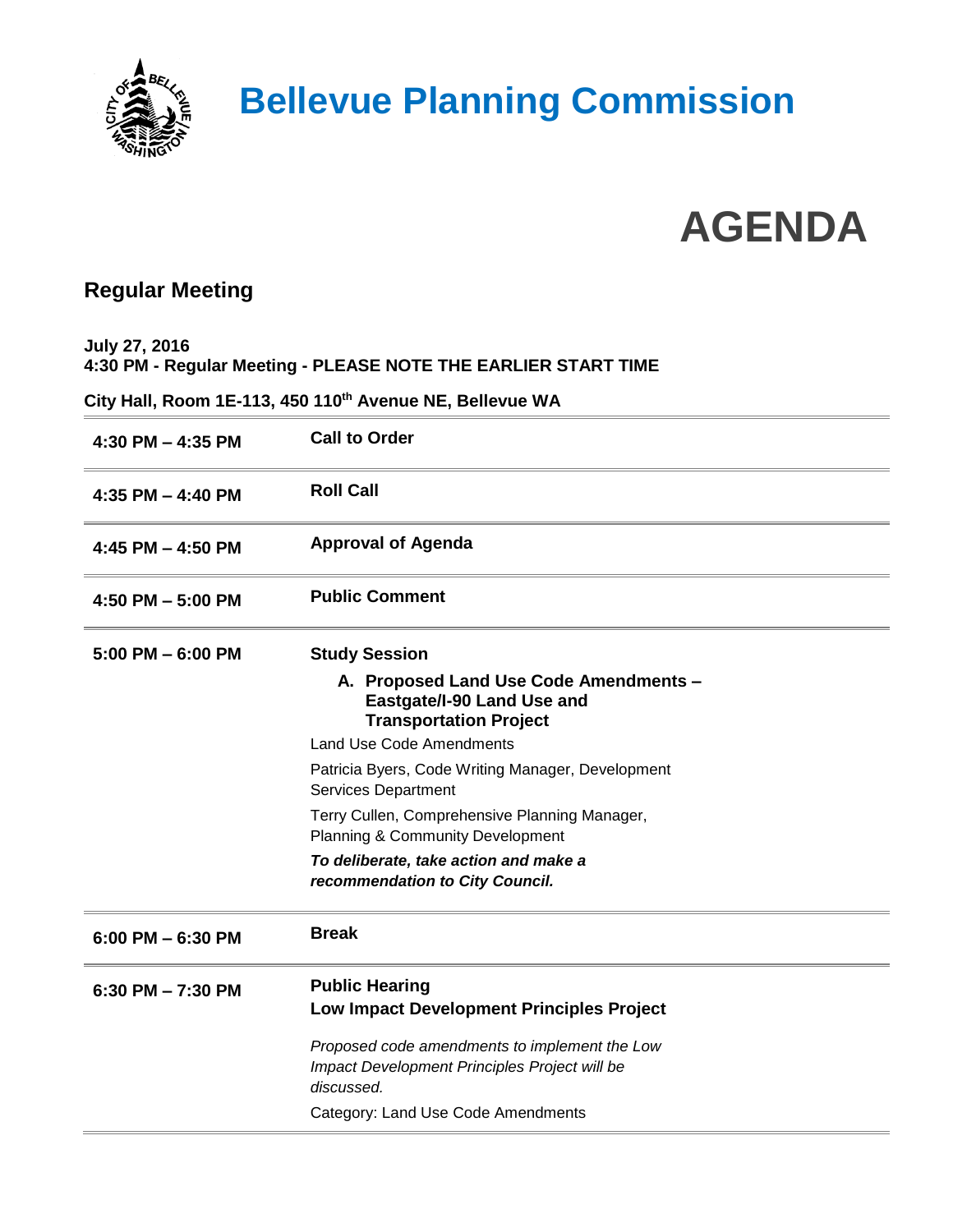

## **Bellevue Planning Commission**

|                      | Staff: Catherine Drews, Assistant City Attorney, City<br>Legal Dept.                                                                           |
|----------------------|------------------------------------------------------------------------------------------------------------------------------------------------|
|                      | Staff: Paul Bucich, Assistant Director of Engineering,                                                                                         |
|                      | Utilities Dept.                                                                                                                                |
|                      | To take testimony from the public on this project.                                                                                             |
| 7:30 PM - 8:30 PM    | <b>Study Session</b><br>Low Impact Development Principles Project                                                                              |
|                      | Proposed code amendments to implement the Low<br>Impact Development Principles Project will be<br>discussed.                                   |
|                      | Category: Land Use Code Amendments                                                                                                             |
|                      | Staff: Catherine Drews, Assistant City Attorney, City<br>Legal Dept.                                                                           |
|                      | Staff: Paul Bucich, Assistant Director of Engineering,<br>Utilities Dept.                                                                      |
|                      | To deliberate, take action and make a<br>recommendation to City Council.                                                                       |
| 8:30 PM - 9:30 PM    | <b>Study Session</b><br><b>Downtown Livability</b>                                                                                             |
|                      | Update on incentive zoning work, remaining height and<br>form issues, and transportation-related policy<br>amendments to Downtown Subarea Plan |
|                      | Category: Land Use Code Amendments                                                                                                             |
|                      | Staff: Emil King AICP, Strategic Planning Manager,<br>Planning & Community Development Dept.                                                   |
|                      | Staff: Kevin McDonald AICP, Senior Transportation<br>Planner, Transportation Dept.                                                             |
|                      | To continue study.                                                                                                                             |
| $9:30$ PM $-9:35$ PM | <b>Communications from City Council, Community</b><br><b>Council, Boards and Commissions</b>                                                   |
| $9:35$ PM $-9:40$ PM | <b>Staff Reports</b>                                                                                                                           |
| $9:40$ PM $-9:55$ PM | <b>Draft Minutes Review</b>                                                                                                                    |
|                      | June 1, 2015                                                                                                                                   |